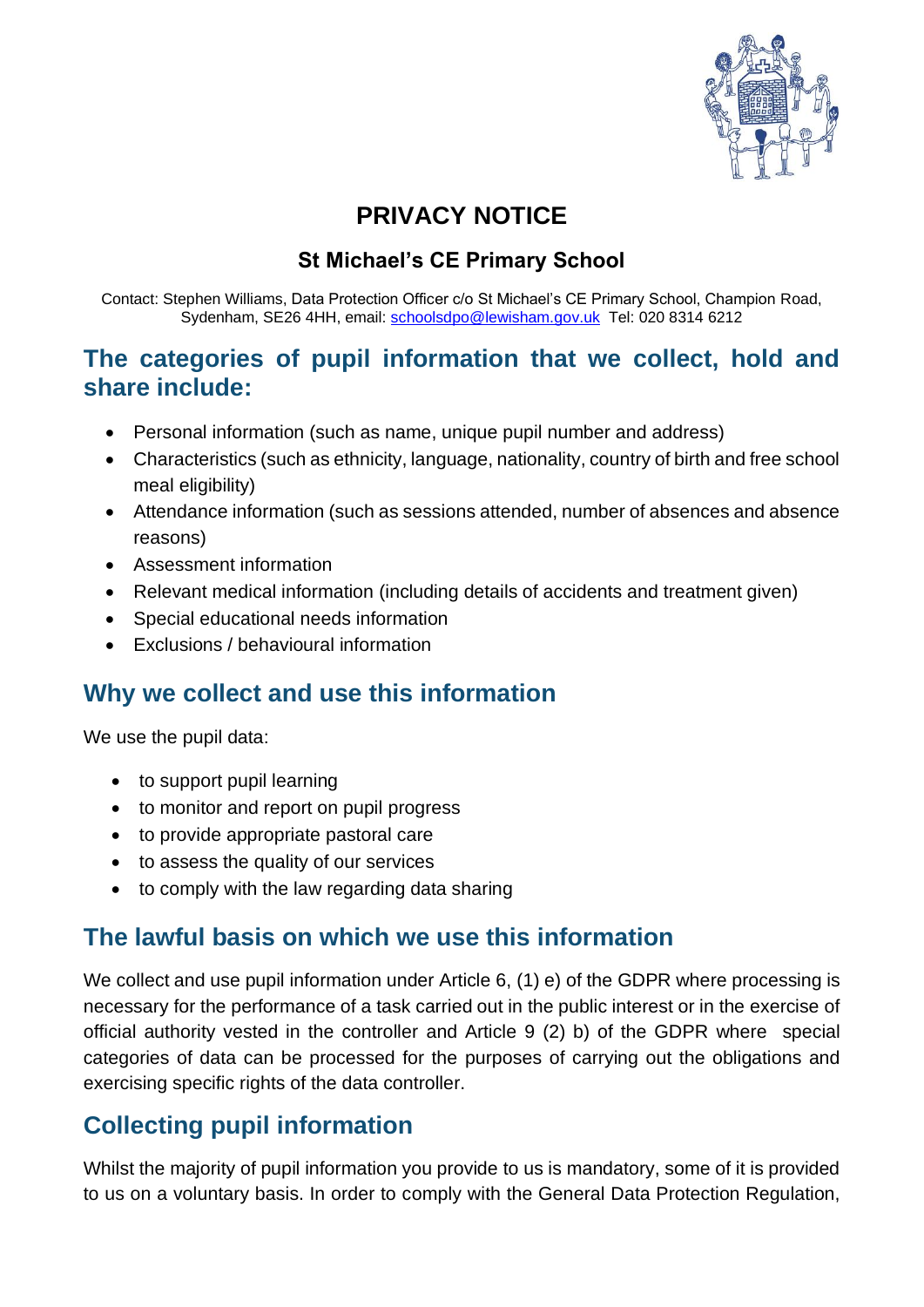we will inform you whether you are required to provide certain pupil information to us or if you have a choice in this.

# **Storing pupil data**

We hold pupil data for as long as the child attends the school. If a child does not go on to another school after leaving St Michael's the information will be held until the child reaches 25 years old.

## **Who we share pupil information with**

We routinely share pupil information with:

- schools that the pupil's attend after leaving us
- our local authority, London Borough of Lewisham
- the Department for Education (DfE)
- academy chains
- federations or Multi Academy Trusts (MATs)
- school nurse, NHS
- The School's Management Information System (MIS) provider (Scholarpack)
- Other cloud-based software providers used to facilitate the school's day to day operations (School Fund Manager, ParentPay)

## **Why we share pupil information**

We do not share information about our pupils with anyone without consent unless the law and our policies allow us to do so.

We share pupils' data with the Department for Education (DfE) on a statutory basis. This data sharing underpins school funding and educational attainment policy and monitoring.

We are required to share information about our pupils with our local authority (LA) and the Department for Education (DfE) under section 3 of The Education (Information About Individual Pupils) (England) Regulations 2013.

## **Data collection requirements:**

To find out more about the data collection requirements placed on us by the Department for Education (for example; via the school census) go to [https://www.gov.uk/education/data](https://www.gov.uk/education/data-collection-and-censuses-for-schools)[collection-and-censuses-for-schools.](https://www.gov.uk/education/data-collection-and-censuses-for-schools)

The National Pupil Database (NPD)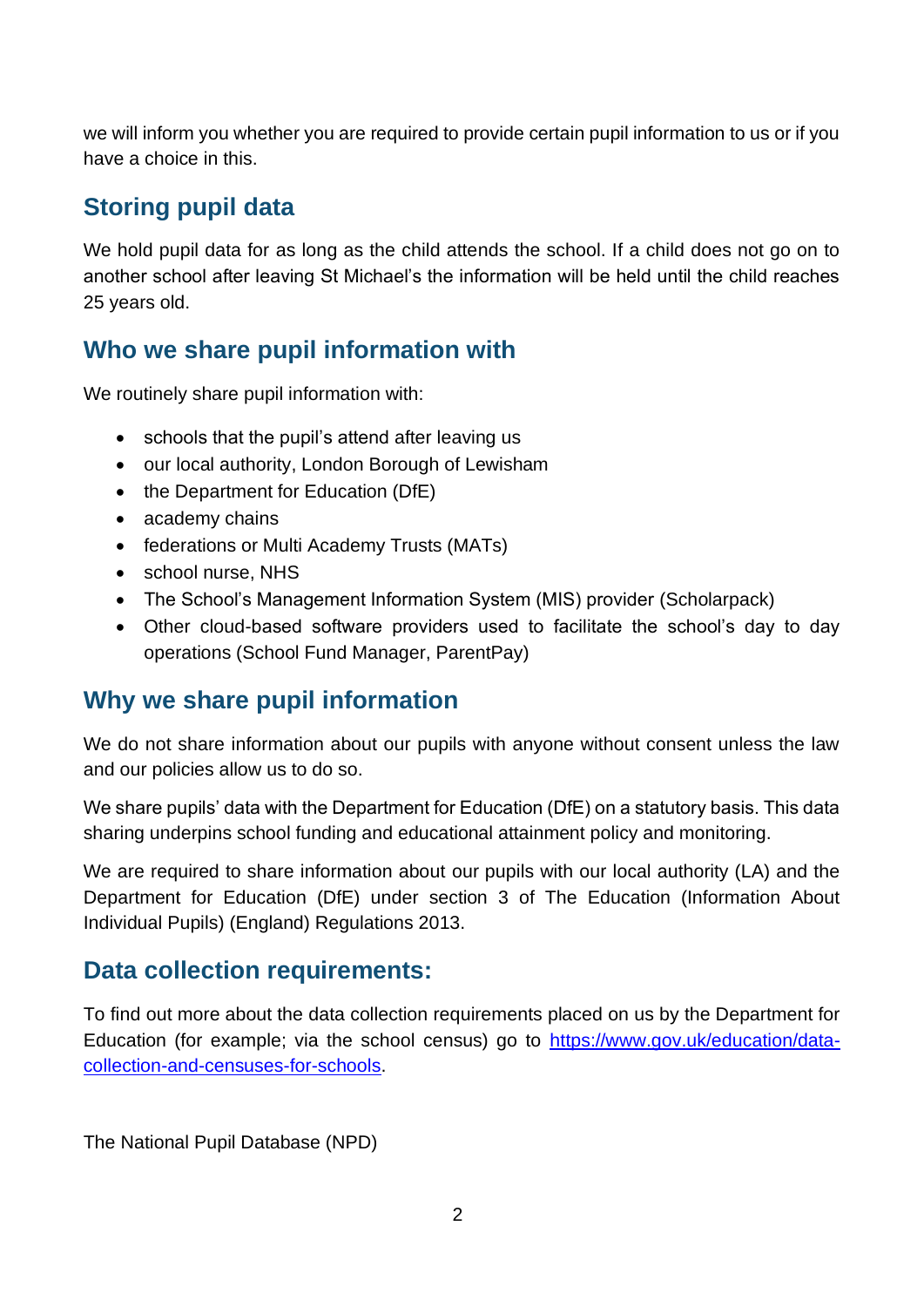The NPD is owned and managed by the Department for Education and contains information about pupils in schools in England. It provides invaluable evidence on educational performance to inform independent research, as well as studies commissioned by the Department. It is held in electronic format for statistical purposes. This information is securely collected from a range of sources including schools, local authorities and awarding bodies.

We are required by law, to provide information about our pupils to the DfE as part of statutory data collections such as the school census and early years' census. Some of this information is then stored in the NPD. The law that allows this is the Education (Information About Individual Pupils) (England) Regulations 2013.

To find out more about the NPD, go to

[https://www.gov.uk/government/publications/national-pupil-database-user-guide-and](https://www.gov.uk/government/publications/national-pupil-database-user-guide-and-supporting-information)[supporting-information.](https://www.gov.uk/government/publications/national-pupil-database-user-guide-and-supporting-information)

The department may share information about our pupils from the NPD with third parties who promote the education or well-being of children in England by:

- conducting research or analysis
- producing statistics
- providing information, advice or guidance

The Department has robust processes in place to ensure the confidentiality of our data is maintained and there are stringent controls in place regarding access and use of the data. Decisions on whether DfE releases data to third parties are subject to a strict approval process and based on a detailed assessment of:

- who is requesting the data
- the purpose for which it is required
- the level and sensitivity of data requested: and
- the arrangements in place to store and handle the data

To be granted access to pupil information, organisations must comply with strict terms and conditions covering the confidentiality and handling of the data, security arrangements and retention and use of the data.

For more information about the department's data sharing process, please visit: <https://www.gov.uk/data-protection-how-we-collect-and-share-research-data>

For information about which organisations the department has provided pupil information, (and for which project), please visit the following website:

<https://www.gov.uk/government/publications/national-pupil-database-requests-received>

To contact DfE:<https://www.gov.uk/contact-dfe>